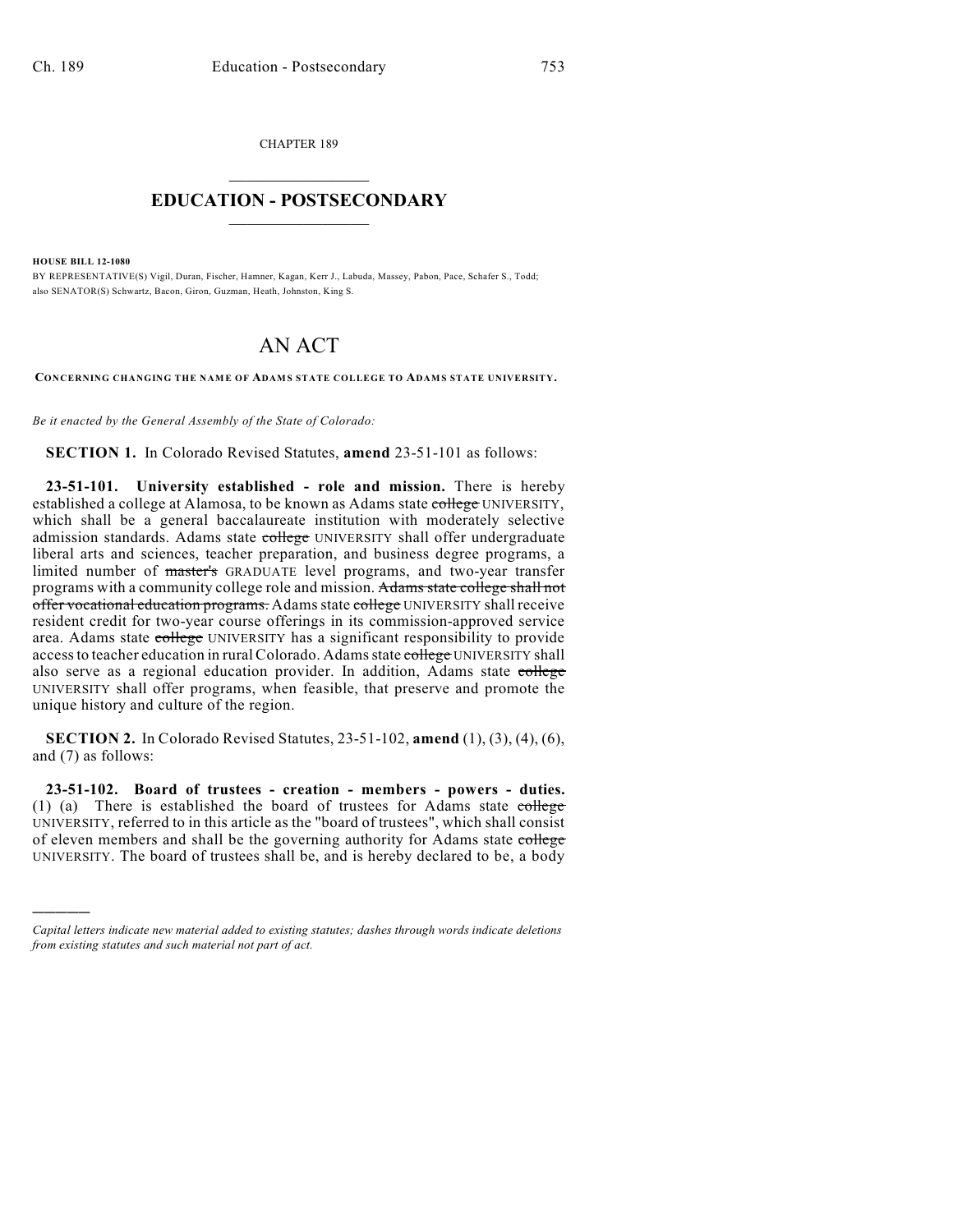corporate and, as such and by the names designated in this section, may:

- (I) Acquire and hold property for the use of Adams state college UNIVERSITY;
- (II) Be a party to all suits and contracts; and

(III) Do all things necessary to carry out the provisions of this article in like manner as municipal corporations of this state, including but not limited to the power to demand, receive, hold, and use for the best interests of Adams state college UNIVERSITY such money, lands, or other property as may be donated or devised to or for the college UNIVERSITY.

(b) The board of trustees and its successors shall have perpetual succession, shall have a seal, may make bylaws and regulations for the well-ordering and governance of Adams state college UNIVERSITY, and may conduct the business of the college UNIVERSITY in a manner not repugnant to the constitution and laws of this state. The board of trustees shall elect from the appointed members a chairperson, whose duties and responsibilities shall be prescribed in the duly adopted bylaws of the board of trustees. The board of trustees shall also elect a secretary and a treasurer, who are not members of the board and whose duties and responsibilities shall be prescribed in the duly adopted bylaws of the board of trustees. The staff of Adams state college UNIVERSITY shall provide staff support for the board of trustees.

(3) The tenth member of the board of trustees shall be a full-time junior or senior student at Adams state college UNIVERSITY, elected by the members of the student body of Adams state college UNIVERSITY. The term of the student member shall be one year, beginning July 1, 2003, and beginning July 1 each year thereafter. The student member shall be advisory, without the right to vote and without the right to attend executive sessions of the board of trustees, as provided by section 24-6-402, C.R.S. The student member shall have resided in the state of Colorado for not less than three years prior to the student's election.

(4) The eleventh member shall be a member of the faculty of Adams state college UNIVERSITY elected by other members of the faculty for a term of two years, beginning July 1, 2003, and beginning July 1 every odd-numbered year thereafter. The faculty member shall be advisory, without the right to vote and without the right to attend executive sessions of the board of trustees, as provided by section 24-6-402, C.R.S.

(6) Except as otherwise provided in this subsection (6), the powers, duties, and functions formerly performed by the trustees of the state colleges in Colorado with respect to Adams state college UNIVERSITY are hereby transferred to the board of trustees. Policies, resolutions, procedures, and agreements previously approved by the trustees of the state colleges AND UNIVERSITIES in Colorado and applicable to Adams state college UNIVERSITY shall remain in force and effect unless and until changed by the board of trustees.

(7) In addition to those powers conferred elsewhere in this article, the board of trustees has the power to:

(a) Appoint a president of Adams state college UNIVERSITY;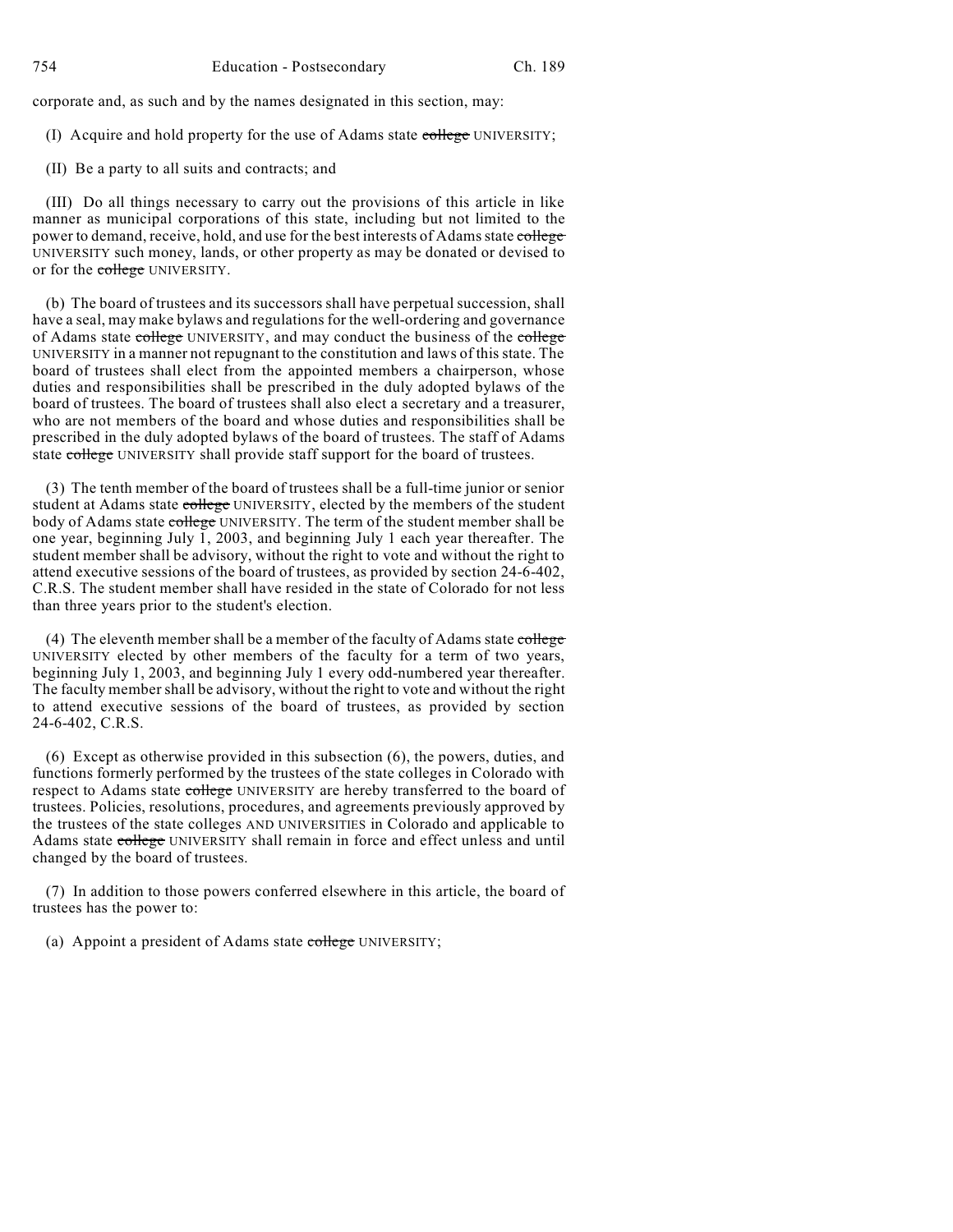(b) Appoint such other executive officers of the college UNIVERSITY as may be required;

(c) Appoint faculty and employees as may be required;

(d) Determine the compensation to be paid to the president, executive officers, faculty, and professional staff;

(e) With the advice of the faculty, prescribe the degree programs for the college UNIVERSITY; and

(f) Prescribe the student admissions qualifications.

**SECTION 3.** In Colorado Revised Statutes, 23-51-102.5, **amend** (1) as follows:

**23-51-102.5. Tuition - repeal.** (1) For fiscal years 2011-12 through 2015-16, the board of trustees, in accordance with section 23-5-130.5, shall annually set the amount of tuition to be paid by students with in-state classification and by nonresident students who enroll in and attend Adams state college UNIVERSITY.

**SECTION 4.** In Colorado Revised Statutes, 23-51-103, **amend** (1) and (2); and **add** (4) as follows:

**23-51-103. Board of trustees for Adams state university fund - creation control - use - repeal.** (1) There is created in the state treasury the board of trustees for Adams state college UNIVERSITY fund, referred to in this section as the "fund", which shall be under the control of and administered by the board of trustees in accordance with the provisions of this article. Except as otherwise allowed by state law, including but not limited to section 24-36-103 (2), C.R.S., all moneys received or acquired by the board of trustees or by Adams state college UNIVERSITY shall be deposited in the fund, whether received by appropriation, grant, contract, or gift or by sale or lease of surplus real or personal property or by any other means, whose disposition is not otherwise provided for by law. All interest and income derived from the deposit and investment of moneys in the fund shall be credited to the fund. The moneys in the fund are hereby continuously appropriated to the board of trustees and shall remain in the fund and shall not be transferred or revert to the general fund of the state at the end of a fiscal year.

(2) The moneys in the fund shall remain under the control of the board of trustees and shall be used for the payment of salaries and operating expenses of the board of trustees and of Adams state college UNIVERSITY and for the payment of any other expenses incurred by the board of trustees in carrying out its powers and duties.

(4) (a) ALL UNEXPENDED AND UNENCUMBERED MONEYS REMAINING IN THE BOARD OF TRUSTEES FOR ADAMS STATE COLLEGE FUND AS OF AUGUST 7, 2012, SHALL BE TRANSFERRED TO THE BOARD OF TRUSTEES FOR ADAMS STATE UNIVERSITY FUND.

(b) THIS SUBSECTION (4) IS REPEALED, EFFECTIVE JULY 1, 2013.

**SECTION 5.** In Colorado Revised Statutes, **amend** 23-51-104 as follows: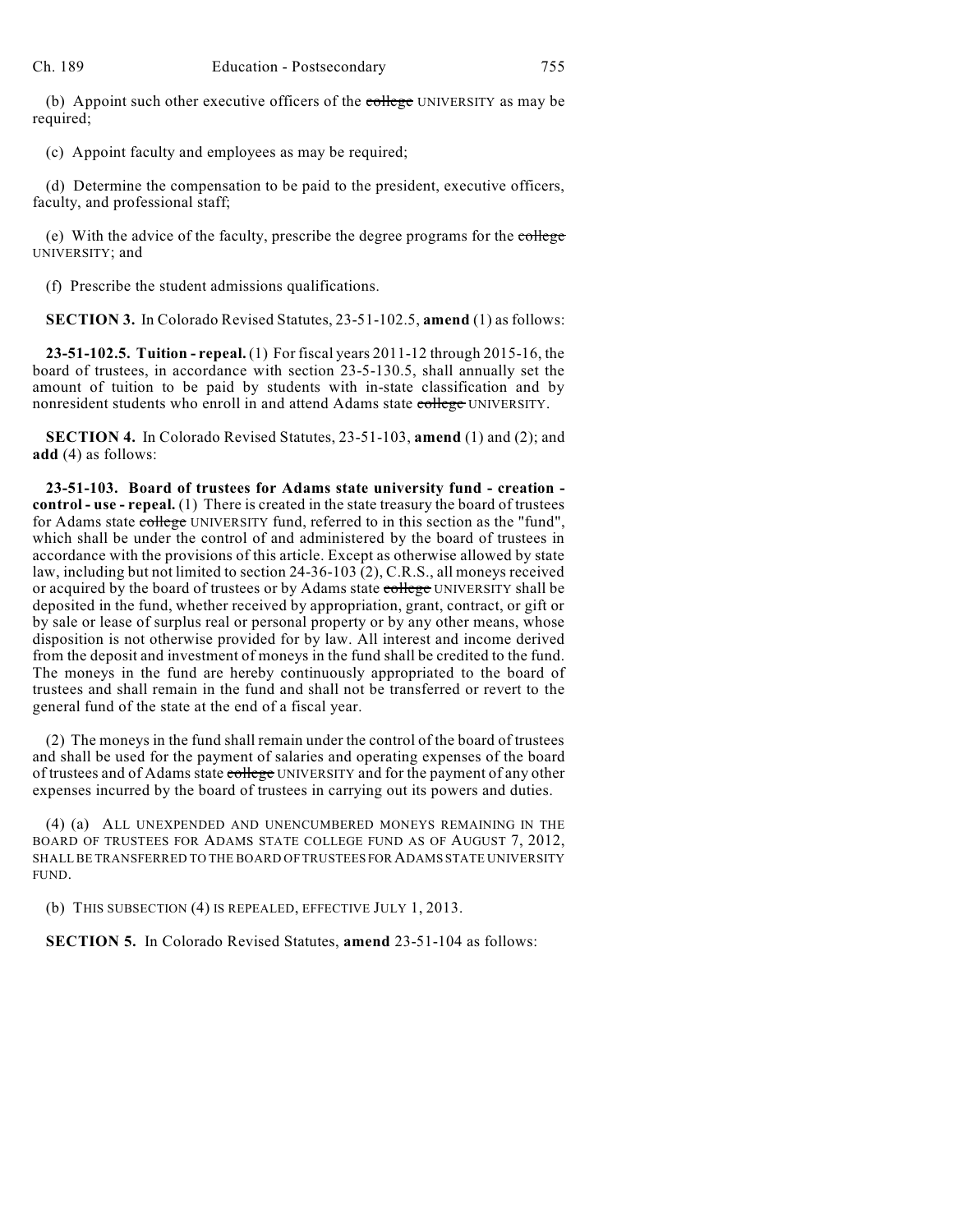**23-51-104. Lease of grounds - construction.** For the purpose of providing dormitories, living and dining halls, or cottages and equipment for the use of the school, to enable the construction, financing, and ultimate acquisition thereof, and to aid in improving undeveloped portions of the grounds of Adams state college UNIVERSITY, the board of trustees is empowered to lease grounds under its control to private persons or corporations for a term not exceeding fifty years and subject to such regulations as it may prescribe, and upon the condition that private persons or corporations shall construct and equip on the leased grounds buildings or improvements as the board of trustees designates or approves and secure reimbursement for money invested therein from the rentals of such buildings or from their sale to the board of trustees acting for the state.

#### **SECTION 6.** In Colorado Revised Statutes, **amend** 23-51-105 as follows:

**23-51-105. No authority to create state obligation.** Nothing in this article constitutes authority to enter into a contract which shall in any way create a debt or obligation upon the state on account of the construction of buildings or improvements; except that buildings and improvements erected on lands under the control of the board of trustees and devoted to the uses of Adams state college UNIVERSITY under the terms of this article and the leasehold interestshall be exempt from taxation so far as permitted by the state constitution.

**SECTION 7.** In Colorado Revised Statutes, 12-47.1-701.5, **amend** (4) (a) and  $(4)$  (c) (II) as follows:

### **12-47.1-701.5. Revenues attributable to local revisions to gaming limits extended limited gaming fund - identification - separate administration distribution - definitions.** (4) **Definitions.** As used in this section:

(a) "Colleges that were operating on and after January 1, 2008" means: Aims community college, Arapahoe community college, Colorado mountain college, Colorado Northwestern community college, the community college of Aurora, the community college of Denver, Front Range community college, Lamar community college, Morgan community college, Northeastern junior college, Otero junior college, Pikes Peak community college, Pueblo community college, Red Rocks community college, Trinidad state junior college, the two-year role and mission of Colorado Mesa university, currently referred to as Western Colorado community college division of Colorado Mesa university, the two-year academic role and mission of Adams state college UNIVERSITY, and the state board for community colleges and occupational education, for so long as each such college or board continues operating.

(c) (II) With respect to the two-year mission at Adams state  $\frac{1}{\text{coker}}$  UNIVERSITY, full-time equivalent student enrollment shall be limited to enrollment in the associate's degree programs that existed as of November 4, 2008.

**SECTION 8.** In Colorado Revised Statutes,  $23-1-108$ , **amend** (7) (g) (II) (E) as follows:

**23-1-108. Duties and powers of the commission with regard to systemwide planning.** (7) (g) As used in this subsection (7), unless the context otherwise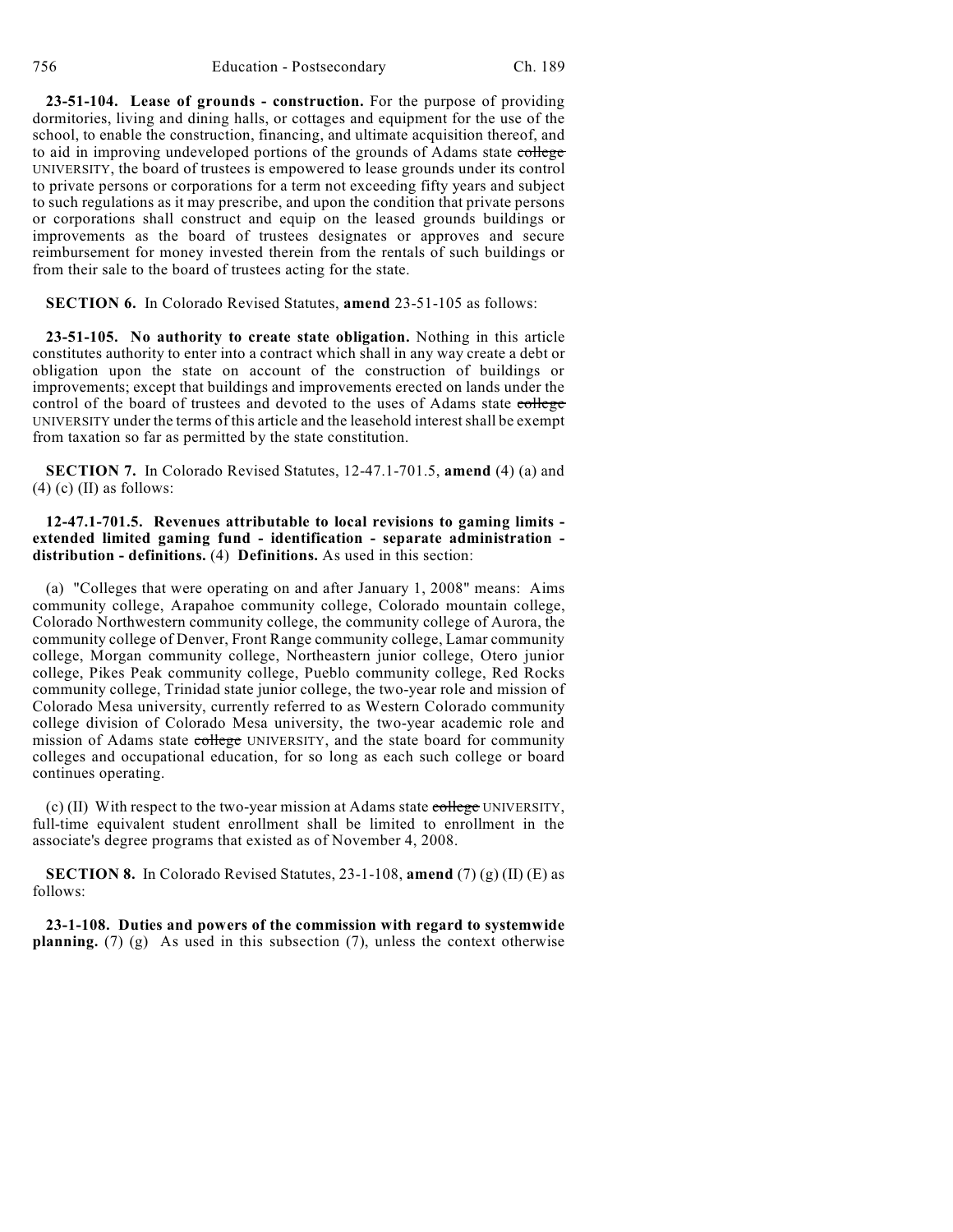requires:

(II) "State institution of higher education" means a public postsecondary institution that is governed by:

(E) The board of trustees of Adams state college UNIVERSITY;

**SECTION 9.** In Colorado Revised Statutes, 23-1-109, **amend** (3) as follows:

**23-1-109. Duties and powers of the commission with regard to off-campus instruction.** (3) The general assembly declares its intent that all instruction at two-year institutions, including the first two years of instruction at Adams state college UNIVERSITY and Colorado Mesa university, shall be funded throughout the institutions' commission-approved service area on the same basis as on-campus instruction.

**SECTION 10.** In Colorado Revised Statutes, 23-1-113.3, **amend** (2) (a), (3) introductory portion, and (5.5) as follows:

**23-1-113.3. Commission directive - basic skills courses.** (2) (a) Adams state college UNIVERSITY, Colorado Mesa university, any local community college, and any community college governed by the state board for community colleges and occupational education may offer basic skills courses, as defined in section 23-1-113 (1) (b) (II) (A.7), and receive stipend payments from the state on behalf of eligible undergraduate students, as defined in section 23-18-102 (5), enrolled in basic skills courses.

(3) The state board for community colleges and occupational education, local community colleges, Adams state college UNIVERSITY, and Colorado Mesa university shall:

(5.5) As soon as practicable after a community college, Adams state college UNIVERSITY, Colorado Mesa university, or any other state institution of higher education that provides basic skills courses begins using the unique student identifiers as required in section 23-5-127 (4), the institution and the department shall report the information specified in subsections (3) and (4) of this section on an individual student basis, using each student's unique student identifier.

**SECTION 11.** In Colorado Revised Statutes, 23-1-113.5, **amend** (2) (c) and (2) (d) as follows:

**23-1-113.5. Commission directive - resident admissions.** (2) (c) After one hundred percent of all qualified Colorado applicants have been accepted by Adams state college UNIVERSITY, Colorado Mesa university, and Western state college of Colorado, the provisions of subsection (1) of this section regarding the fraction of students who are in-state students shall cease to apply to said three state institutions of higher education.

(d) After one hundred percent of all qualified Colorado applicants have been accepted by Adams state college UNIVERSITY, Fort Lewis college, Colorado Mesa university, and Western state college of Colorado, the provisions of subsection (1)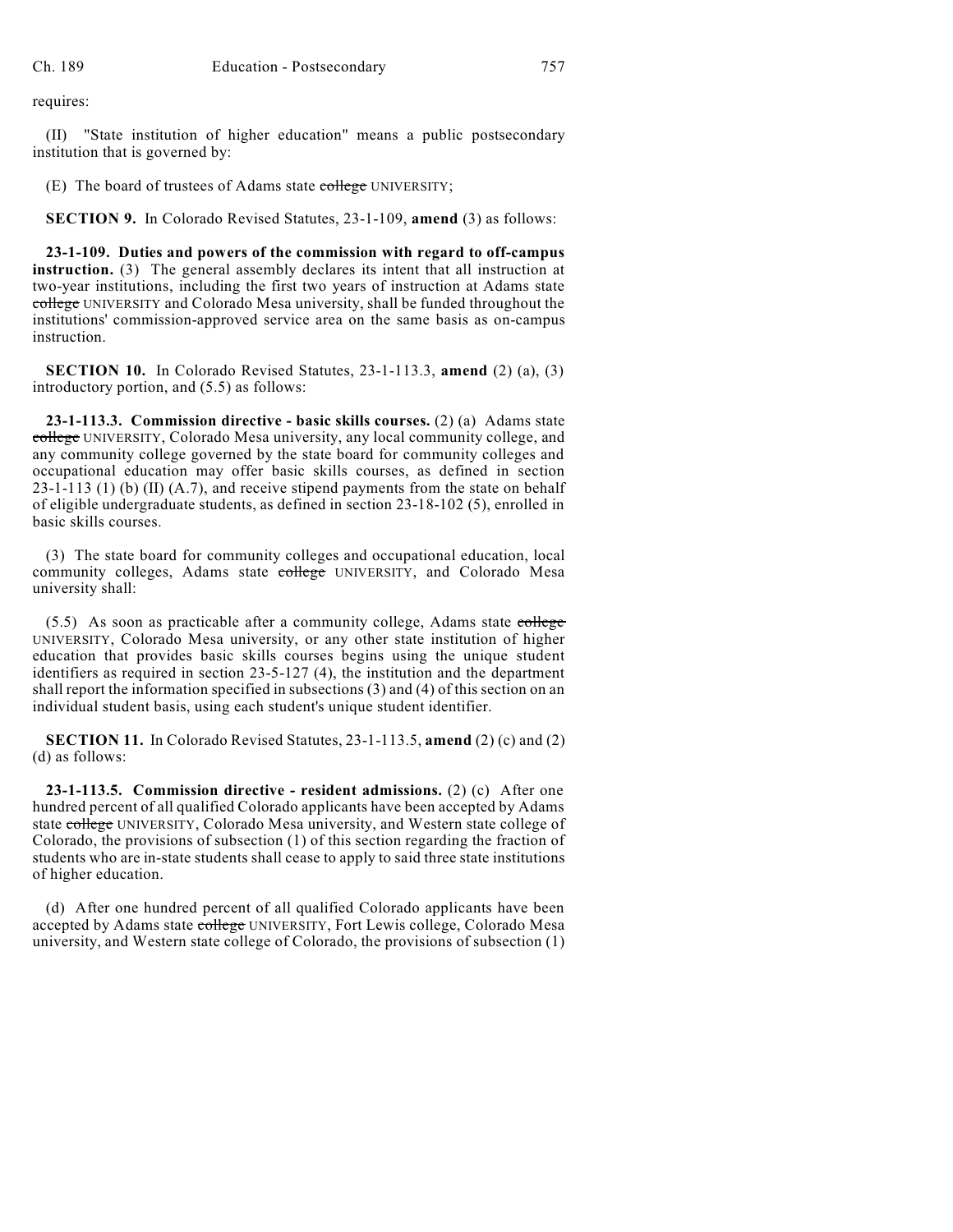of this section regarding the fraction of students who are in-state students shall cease to apply to said four state institutions of higher education.

**SECTION 12.** In Colorado Revised Statutes, 23-1-127, **amend** (1) and (3) as follows:

**23-1-127. Commission directive - regional education providers - criteria.** (1) The general assembly finds, determines, and declares that:

(a) The Colorado commission on higher education can better serve the citizens of this state by providing oversight and direction for the provision of regional education at Adams state college UNIVERSITY, Colorado Mesa university, and Western state college of Colorado; and

(b) As regional education providers, Adams state college UNIVERSITY, Colorado Mesa university, and Western state college of Colorado shall have as their primary goal the assessment of regional educational needs and, in consultation with the Colorado commission on higher education, the allocation of resources for the purposes of meeting those needs.

(3) The Colorado commission on higher education shall, in consultation with Adams state college UNIVERSITY, Colorado Mesa university, and Western state college of Colorado, establish the criteria for designation as a regional education provider.

**SECTION 13.** In Colorado Revised Statutes, 23-5-101.5, **amend** (4) (g) and (6) (a) as follows:

**23-5-101.5. Enterprise status of auxiliary facilities - definitions.** (4) The following auxiliary facilities shall be designated as enterprises in accordance with the requirements of this section:

- (g) Adams state college UNIVERSITY:
- (I) Student and faculty services; and
- (II) Continuing education;

(6) Notwithstanding paragraph (a) of subsection (3) of this section relating to the designation of auxiliary facilities as enterprises:

(a) Any auxiliary facilities of Adams state college UNIVERSITY that were a part of any state colleges enterprise pursuant to paragraph (g) of subsection (4) of this section in existence prior to the establishment of the board of trustees of Adams state college UNIVERSITY in section 23-51-102 shall, as they relate to Adams state college UNIVERSITY, be designated enterprises of the board of trustees of Adams state college UNIVERSITY.

**SECTION 14.** In Colorado Revised Statutes, 23-5-101.7, **amend** (1) as follows:

# **23-5-101.7. Enterprise status of institutions of higher education.** (1) As used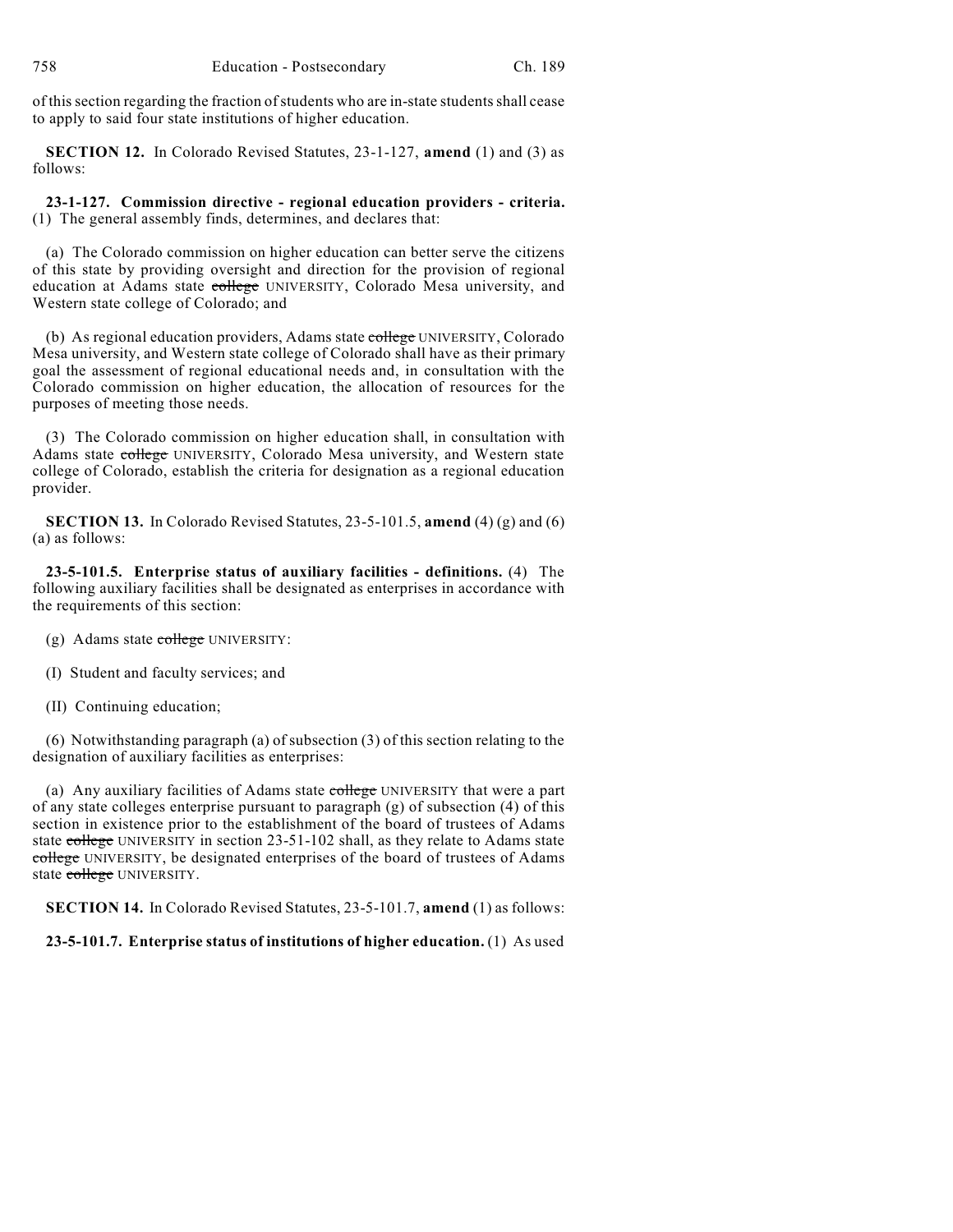in this section, unless the context otherwise requires, "institution of higher education" or "institution" means the Colorado state university - Pueblo, Adams state college UNIVERSITY, Colorado Mesa university, Metropolitan state college of Denver, Fort Lewis college, Western state college of Colorado, the university of northern Colorado, Colorado school of mines, the university of Colorado, Colorado state university, and all community colleges governed by the state board for community colleges and occupational education.

**SECTION 15.** In Colorado Revised Statutes, 23-5-111.4, **amend** (3) (a) as follows:

**23-5-111.4. Tuition for members of the National Guard.** (3) (a) For the purposes of this section, "designated institution of higher education" means the Colorado state university - Pueblo, Adams state college UNIVERSITY, Colorado Mesa university, Metropolitan state college of Denver, Fort Lewis college, Western state college of Colorado, all independent area vocational schools, all local district colleges, the university of northern Colorado, the university of Colorado at Boulder, the university of Colorado at Denver, the university of Colorado at Colorado Springs, Colorado state university, the Colorado school of mines, the university of Colorado health sciences center, all community colleges governed by the state board for community colleges and occupational education, and any private institution of higher education in Colorado that qualifies for the college opportunity fund pursuant to article 18 of this title and that offers an accredited certificate or degree program in homeland security. For a member of the Colorado National Guard enrolled in a private institution of higher education, tuition assistance shall be limited to the completion of the accredited certificate or degree program in homeland security and shall be provided at the discretion of the adjutant general of the department of military and veterans affairs. The tuition benefit to members of the Colorado National Guard under this subsection (3) for an accredited certificate or degree program in homeland security shall not exceed the moneys appropriated annually to the Colorado National Guard pursuant to section 23-3.3-202.

**SECTION 16.** In Colorado Revised Statutes, **amend** 23-5-117 as follows:

**23-5-117. Governing boards - delegation of personnel power.** The governing board of any state-supported institution of higher education may delegate all or part of its power over personnel matters, including the power to hire or to fire employees exempt from the personnel system, to the chief executive officer of the institution governed by such board. The governing board may authorize the chief executive officer to delegate to other officers of the institution any power so delegated pursuant to this section. The governing board of each state-supported institution of higher education, except the university of Colorado, Colorado state university, the university of northern Colorado, the Colorado school of mines, Fort Lewis college, Adams state college UNIVERSITY, Colorado Mesa university, Western state college of Colorado, or Metropolitan state college of Denver, after consultation with faculty representatives chosen by the faculty, shall prepare, enact, promulgate, administer, and maintain in place policies and practices which afford due process procedures for those faculty members exempt from the state personnel system who are terminated, including terminations resulting from reductions in force.

**SECTION 17.** In Colorado Revised Statutes, 23-5-124, **amend** (6) (c) (VIII) as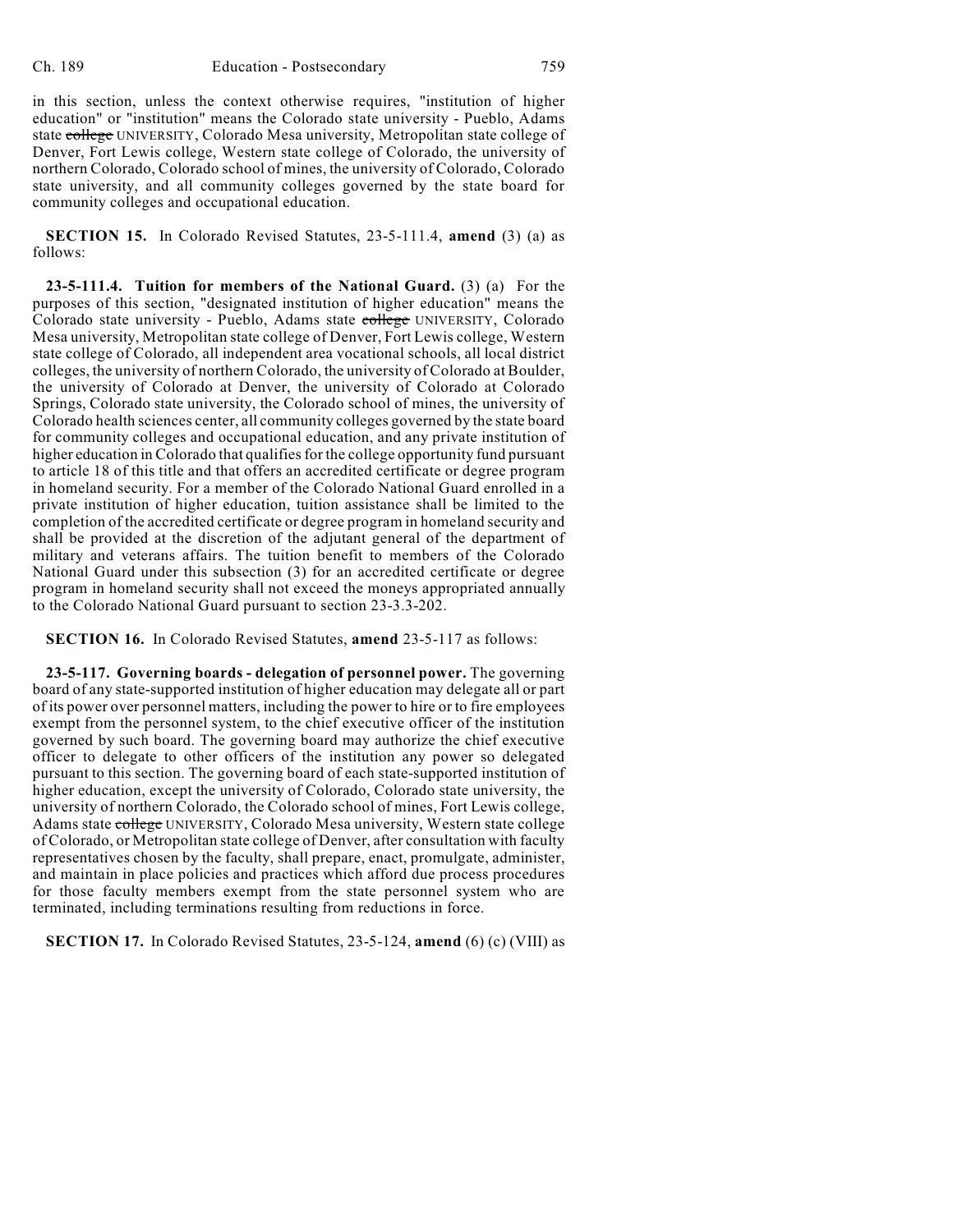follows:

**23-5-124. Student enrollment - prohibition - public peace and order convictions.** (6) For purposes of this section, unless the context otherwise requires:

(c) "State-supported institution of higher education" means any postsecondary institution that is governed by:

(VIII) The board of trustees for Adams state college UNIVERSITY;

**SECTION 18.** In Colorado Revised Statutes, 23-5-127, **amend** (4) (b) as follows:

**23-5-127. Unique student identifying number - social security number**  prohibition. (4) (b) Adams state college UNIVERSITY, Colorado Mesa university, Western state college, and Metropolitan state college of Denvershall implement the provisions of paragraph (a) of this subsection (4) on or before July 1, 2008. All other postsecondary institutions shall implement the provisions of paragraph (a) of this subsection (4) on or before July 1, 2009.

**SECTION 19.** In Colorado Revised Statutes, 23-18-102, **amend** (10) (a) (V) as follows:

**23-18-102. Definitions.** As used in this article, unless the context otherwise requires:

(10) (a) "State institution of higher education" means a public postsecondary institution that is governed by:

(V) The board of trustees of Adams state college UNIVERSITY;

**SECTION 20.** In Colorado Revised Statutes, 23-74-102, **amend** (1) (a) as follows:

**23-74-102. Legislative declaration.** (1) The general assembly hereby finds that:

(a) Rural health education in southern Colorado is currently a product of several distinct entities, including Adams state college UNIVERSITY, Trinidad state junior college, and several private health care providers; and

**SECTION 21.** In Colorado Revised Statutes, 23-74-104, **amend** (2) (c) and (5) as follows:

**23-74-104. Council for excellence in health careers education - creation membership.** (2) The council shall consist of no more than fifteen members as follows:

(c) Two representatives from Adams state college UNIVERSITY, who shall be appointed initially by the president of the college UNIVERSITY;

(5) Notwithstanding section 2-2-307, C.R.S., the council members shall serve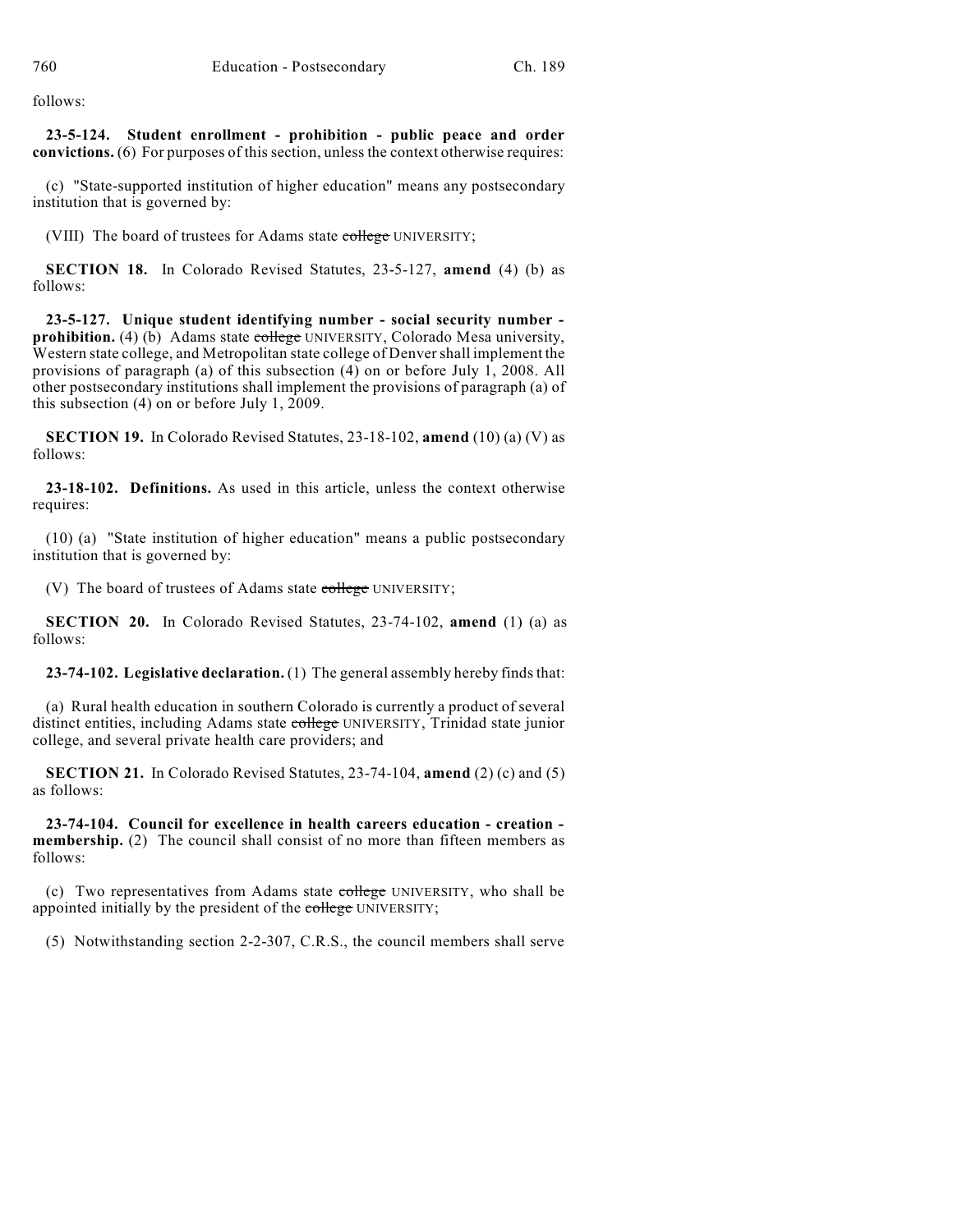without compensation and without reimbursement for expenses. The council may request staff assistance from Adams state college UNIVERSITY and from Trinidad state junior college in meeting its purposes.

**SECTION 22.** In Colorado Revised Statutes, **amend** 23-74-106 as follows:

**23-74-106. Council for excellence in health careers education - reporting requirements.** On or before March 1, 2008, and on or before March 1 each year thereafter, the council shall submit to the education committees of the house of representatives and the senate, or any successor committees, and to the Colorado commission on higher education a report explaining the activities of the council and its progress in meeting the purposes and addressing the issues specified in this article. The council shall also make the reports available publicly through the web sites for Adams state college UNIVERSITY and Trinidad state junior college.

**SECTION 23.** In Colorado Revised Statutes, **amend** 23-74-107 as follows:

**23-74-107. Council for excellence in health careers education - funding.** Adams state college UNIVERSITY and Trinidad state junior college are authorized to seek and accept on behalf of the council gifts, grants, and donations from private or public sources for the purposes of this article, including gifts, grants, or donations that include stated conditions of use; except that a gift, grant, or donation shall not be accepted if the conditions attached to the gift, grant, or donation require its expenditure in a manner contrary to law. Subject to approval of the council, Adams state college UNIVERSITY and Trinidad state junior college are further authorized to expend any gifts, grants, or donations accepted pursuant to this section. The council shall include in the annual report required in section 23-74-106 an accounting of any moneys received pursuant to this section and how they were used.

**SECTION 24.** In Colorado Revised Statutes, 24-1-114, **amend** (4) (h) as follows:

**24-1-114. Department of higher education - creation.** (4) For the purposes of section 22 of article IV of the state constitution, the following are allocated to the department of higher education but shall otherwise continue to be administered as provided by law:

(h) The board of trustees for Adams state college UNIVERSITY, created by article 51 of title 23, C.R.S.;

**SECTION 25.** In Colorado Revised Statutes, **amend** 38-2-105 as follows:

**38-2-105. Higher education governing boards have right of eminent domain.** The regents of the university of Colorado, the board of governors of the Colorado state university system for Colorado state university and Colorado state university - Pueblo, the board of trustees for Fort Lewis college, the board of trustees of the Colorado school of mines, the board of trustees for the university of northern Colorado, the board of trustees for Adams state college UNIVERSITY, the board of trustees for Colorado Mesa university, the board of trustees for Western state college of Colorado, and the board of trustees for Metropolitan state college of Denver have the power to acquire real property, which they may deem necessary,